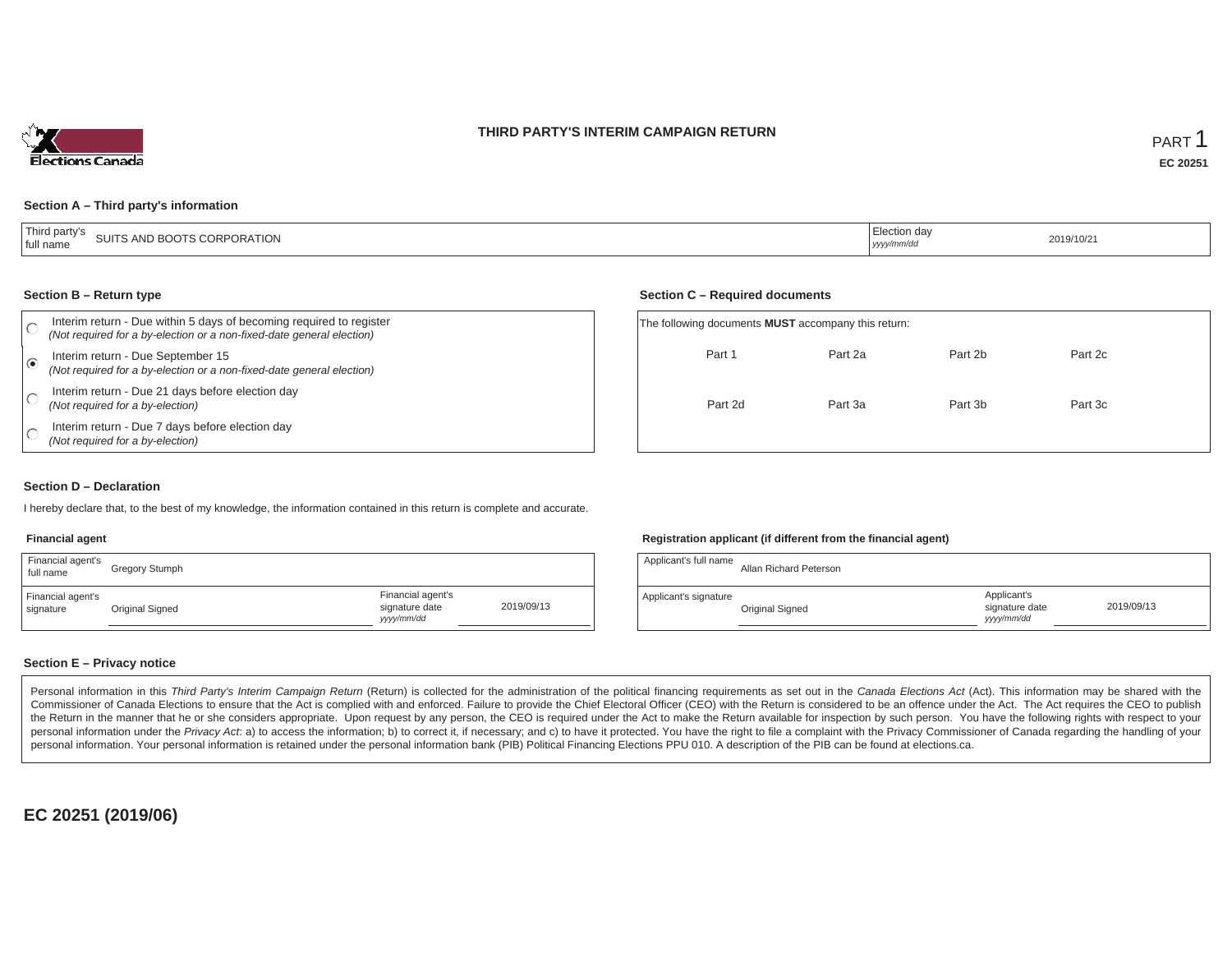

## **THIRD PARTY'S INTERIM CAMPAIGN RETURN THIRD PARTY'S INTERIM CAMPAIGN RETURN<br>Statement of monetary contributions received**

| No.            | Full name                                 | <b>Street</b><br>no. | <b>Street</b> | Apt. | City         | Prov./<br>Terr. | Postal<br>code | Date<br>received<br>yyyy/mm/dd                                                    | Individual | Business /<br>Commercial<br>organization | Government | <b>Trade union</b> | Corporation<br>without share<br>capital | Unincorporated<br>organization or<br>association |
|----------------|-------------------------------------------|----------------------|---------------|------|--------------|-----------------|----------------|-----------------------------------------------------------------------------------|------------|------------------------------------------|------------|--------------------|-----------------------------------------|--------------------------------------------------|
|                |                                           |                      |               |      |              |                 |                |                                                                                   | \$         | s.                                       | \$         | S.                 | \$                                      | S.                                               |
| $\overline{1}$ | Grignan Holdings Ltd. (Allan R. Peterson) |                      |               |      | Spruce Grove | AB              | <b>T7X 0A6</b> | 2019/08/20                                                                        |            | 100.00                                   |            |                    |                                         |                                                  |
| $\overline{2}$ | Grignan Holdings Ltd. (Allan R. Peterson) |                      |               |      | Spruce Grove | AB              | <b>T7X 0A6</b> | 2019/08/21                                                                        |            | 5,000.00                                 |            |                    |                                         |                                                  |
| $\mathbf{3}$   | Mike Myshak Management Ltd.               |                      |               |      | Acheson      | BC              | <b>T7X 6A8</b> | 2019/08/28                                                                        |            | 2,500.00                                 |            |                    |                                         |                                                  |
| $\overline{4}$ | RC Morris & Company                       |                      |               |      | Vancouver    | BC              | <b>V6C 3P1</b> | 2019/09/06                                                                        |            | 10,000.00                                |            |                    |                                         |                                                  |
|                |                                           |                      |               |      |              |                 |                |                                                                                   |            |                                          |            |                    |                                         |                                                  |
|                |                                           |                      |               |      |              |                 |                |                                                                                   |            |                                          |            |                    |                                         |                                                  |
|                |                                           |                      |               |      |              |                 |                |                                                                                   |            |                                          |            |                    |                                         |                                                  |
|                |                                           |                      |               |      |              |                 |                |                                                                                   |            |                                          |            |                    |                                         |                                                  |
|                |                                           |                      |               |      |              |                 |                |                                                                                   |            |                                          |            |                    |                                         |                                                  |
|                |                                           |                      |               |      |              |                 |                |                                                                                   |            |                                          |            |                    |                                         |                                                  |
|                |                                           |                      |               |      |              |                 |                |                                                                                   |            |                                          |            |                    |                                         |                                                  |
|                |                                           |                      |               |      |              |                 |                |                                                                                   |            |                                          |            |                    |                                         |                                                  |
|                |                                           |                      |               |      |              |                 |                |                                                                                   |            |                                          |            |                    |                                         |                                                  |
|                |                                           |                      |               |      |              |                 |                |                                                                                   |            |                                          |            |                    |                                         |                                                  |
|                |                                           |                      |               |      |              |                 |                | Totals carried forward from previous page \$                                      |            |                                          |            |                    |                                         |                                                  |
|                |                                           |                      |               |      |              |                 |                | Total amount of monetary contributions by contributors who gave over \$200 (A)    |            | 17,600.00                                |            |                    |                                         |                                                  |
|                |                                           |                      |               |      |              |                 |                | Number of contributors who gave over \$200                                        |            |                                          |            |                    |                                         |                                                  |
|                |                                           |                      |               |      |              |                 |                | Total amount of monetary contributions by contributors who gave \$200 or less (B) | 200.00     |                                          |            |                    |                                         |                                                  |
|                |                                           |                      |               |      |              |                 |                | Number of contributors who gave \$200 or less                                     |            |                                          |            |                    |                                         |                                                  |
|                |                                           |                      |               |      |              |                 |                | Total amount of all monetary contributions (A+B)                                  | 200.00     | 17,600.00                                |            |                    |                                         |                                                  |
|                |                                           |                      |               |      |              |                 |                | Number of contributors who gave monetary contributions                            |            | 3                                        |            |                    |                                         |                                                  |

|  | ' Thir∟<br>party | PORATION<br>ANU.<br>$\cdot$ | ı da<br>//////uu<br>  УУУ) | 2010/10<br>2019/10/2 | ⊶⊂<br>dи |  |  |  |
|--|------------------|-----------------------------|----------------------------|----------------------|----------|--|--|--|
|--|------------------|-----------------------------|----------------------------|----------------------|----------|--|--|--|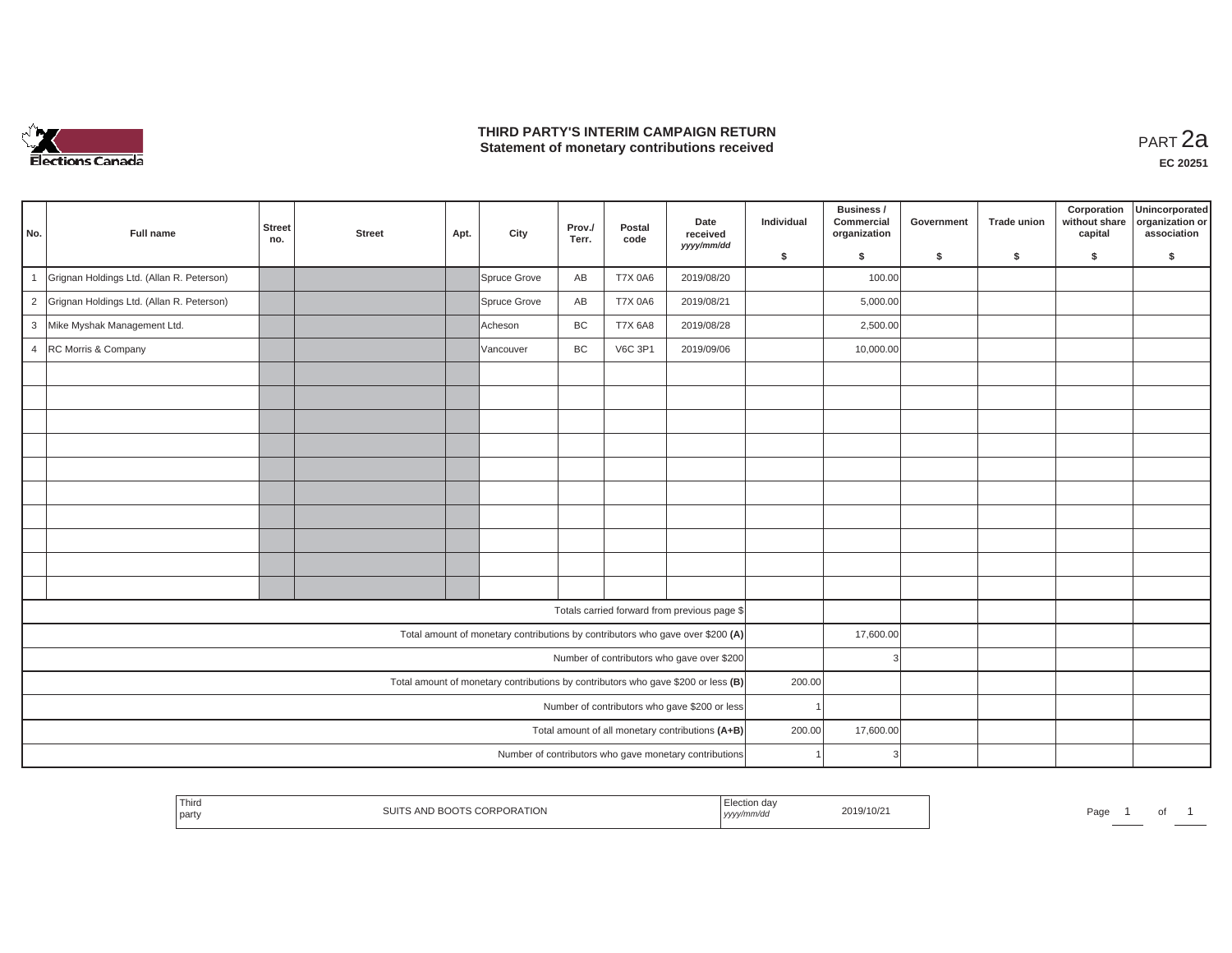

## **THIRD PARTY'S INTERIM CAMPAIGN RETURN STATE OF A STATE STATE STATE OF A STATE OF A STATE STATE STATE STATE STATE STATE STATE STATE STATE STATE STATE**<br>PART 2**b**

**EC 20251**

| No.                                                                                   | Full name | <b>Street</b><br>no. | <b>Street</b> | Apt. | City | Prov./<br>Terr. | Postal<br>code | Date<br>received<br>yyyy/mm/dd                                                     | Individual | Business /<br>Commercial<br>organization | Government | Trade union | Corporation<br>without share<br>capital | Unincorporated<br>organization or<br>association |
|---------------------------------------------------------------------------------------|-----------|----------------------|---------------|------|------|-----------------|----------------|------------------------------------------------------------------------------------|------------|------------------------------------------|------------|-------------|-----------------------------------------|--------------------------------------------------|
|                                                                                       |           |                      |               |      |      |                 |                |                                                                                    | \$         | $\mathsf{s}$                             | \$         | \$          | \$                                      | \$                                               |
|                                                                                       |           |                      |               |      |      |                 |                |                                                                                    |            |                                          |            |             |                                         |                                                  |
|                                                                                       |           |                      |               |      |      |                 |                |                                                                                    |            |                                          |            |             |                                         |                                                  |
|                                                                                       |           |                      |               |      |      |                 |                |                                                                                    |            |                                          |            |             |                                         |                                                  |
|                                                                                       |           |                      |               |      |      |                 |                |                                                                                    |            |                                          |            |             |                                         |                                                  |
|                                                                                       |           |                      |               |      |      |                 |                |                                                                                    |            |                                          |            |             |                                         |                                                  |
|                                                                                       |           |                      |               |      |      |                 |                |                                                                                    |            |                                          |            |             |                                         |                                                  |
|                                                                                       |           |                      |               |      |      |                 |                |                                                                                    |            |                                          |            |             |                                         |                                                  |
|                                                                                       |           |                      |               |      |      |                 |                |                                                                                    |            |                                          |            |             |                                         |                                                  |
|                                                                                       |           |                      |               |      |      |                 |                |                                                                                    |            |                                          |            |             |                                         |                                                  |
|                                                                                       |           |                      |               |      |      |                 |                |                                                                                    |            |                                          |            |             |                                         |                                                  |
|                                                                                       |           |                      |               |      |      |                 |                |                                                                                    |            |                                          |            |             |                                         |                                                  |
|                                                                                       |           |                      |               |      |      |                 |                |                                                                                    |            |                                          |            |             |                                         |                                                  |
|                                                                                       |           |                      |               |      |      |                 |                |                                                                                    |            |                                          |            |             |                                         |                                                  |
|                                                                                       |           |                      |               |      |      |                 |                |                                                                                    |            |                                          |            |             |                                         |                                                  |
|                                                                                       |           |                      |               |      |      |                 |                | Totals carried forward from previous page \$                                       |            |                                          |            |             |                                         |                                                  |
|                                                                                       |           |                      |               |      |      |                 |                | Total amount of non-monetary contributions by contributors who gave over \$200 (A) |            |                                          |            |             |                                         |                                                  |
|                                                                                       |           |                      |               |      |      |                 |                | Number of contributors who gave over \$200                                         |            |                                          |            |             |                                         |                                                  |
| Total amount of non-monetary contributions by contributors who gave \$200 or less (B) |           |                      |               |      |      |                 |                |                                                                                    |            |                                          |            |             |                                         |                                                  |
| Number of contributors who gave \$200 or less                                         |           |                      |               |      |      |                 |                |                                                                                    |            |                                          |            |             |                                         |                                                  |
| Total amount of all non-monetary contributions (A+B)                                  |           |                      |               |      |      |                 |                |                                                                                    |            |                                          |            |             |                                         |                                                  |
|                                                                                       |           |                      |               |      |      |                 |                | Number of contributors who gave non-monetary contributions                         |            |                                          |            |             |                                         |                                                  |

| ' Third<br>รเมา<br>$A\cup I$<br>' part∖ | PORATION<br>, , , ,<br>10.55<br>$\cdots$ | n dav<br>$\sim$ $\sim$ $\sim$<br>nm/do<br>ーリンソン | 2019/10/2 | Page | _____ | ັ |  |
|-----------------------------------------|------------------------------------------|-------------------------------------------------|-----------|------|-------|---|--|
|-----------------------------------------|------------------------------------------|-------------------------------------------------|-----------|------|-------|---|--|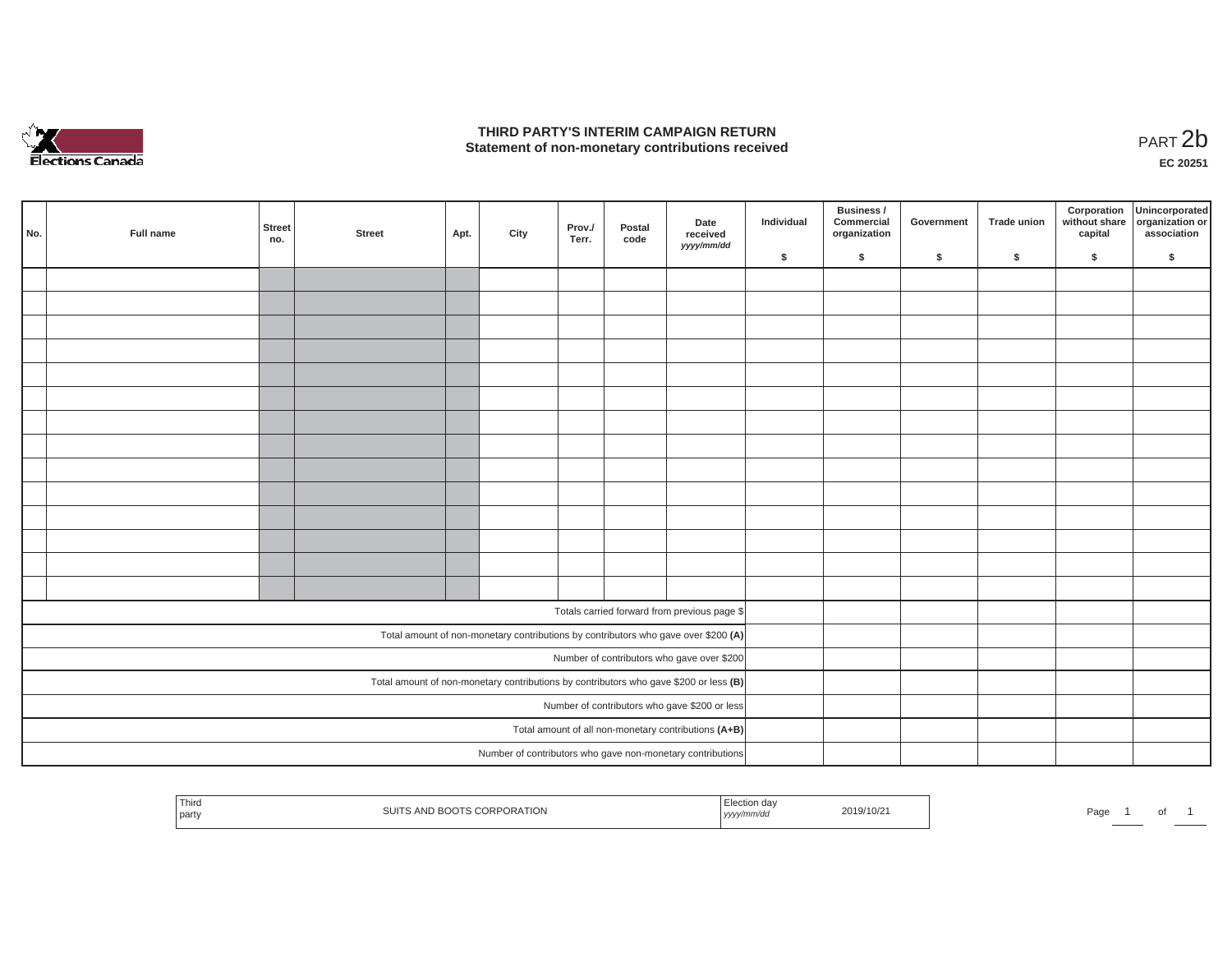

### **THIRD PARTY'S INTERIM CAMPAIGN RETURN**  RD PARTY'S INTERIM CAMPAIGN RETURN<br>Statement of operating loans received **PART 2c**

**EC 20251**

|     |                                              |               |        |      |      |                 |                |                                                                   |            | Business /                 |            |             |         | Corporation Unincorporated<br>without share organization or |
|-----|----------------------------------------------|---------------|--------|------|------|-----------------|----------------|-------------------------------------------------------------------|------------|----------------------------|------------|-------------|---------|-------------------------------------------------------------|
| No. | Full name                                    | Street<br>no. | Street | Apt. | City | Prov./<br>Terr. | Postal<br>code | Date<br>received<br>yyyy/mm/dd                                    | Individual | Commercial<br>organization | Government | Trade union | capital | association                                                 |
|     |                                              |               |        |      |      |                 |                |                                                                   | \$         | $\sqrt{2}$                 | \$         | $\sqrt{2}$  | \$      | \$                                                          |
|     |                                              |               |        |      |      |                 |                |                                                                   |            |                            |            |             |         |                                                             |
|     |                                              |               |        |      |      |                 |                |                                                                   |            |                            |            |             |         |                                                             |
|     |                                              |               |        |      |      |                 |                |                                                                   |            |                            |            |             |         |                                                             |
|     |                                              |               |        |      |      |                 |                |                                                                   |            |                            |            |             |         |                                                             |
|     |                                              |               |        |      |      |                 |                |                                                                   |            |                            |            |             |         |                                                             |
|     |                                              |               |        |      |      |                 |                |                                                                   |            |                            |            |             |         |                                                             |
|     |                                              |               |        |      |      |                 |                |                                                                   |            |                            |            |             |         |                                                             |
|     |                                              |               |        |      |      |                 |                |                                                                   |            |                            |            |             |         |                                                             |
|     |                                              |               |        |      |      |                 |                |                                                                   |            |                            |            |             |         |                                                             |
|     |                                              |               |        |      |      |                 |                |                                                                   |            |                            |            |             |         |                                                             |
|     |                                              |               |        |      |      |                 |                |                                                                   |            |                            |            |             |         |                                                             |
|     |                                              |               |        |      |      |                 |                |                                                                   |            |                            |            |             |         |                                                             |
|     |                                              |               |        |      |      |                 |                |                                                                   |            |                            |            |             |         |                                                             |
|     |                                              |               |        |      |      |                 |                |                                                                   |            |                            |            |             |         |                                                             |
|     |                                              |               |        |      |      |                 |                | Totals carried forward from previous page \$                      |            |                            |            |             |         |                                                             |
|     |                                              |               |        |      |      |                 |                | Total amount of loans by lenders who provided over \$200 (A)      |            |                            |            |             |         |                                                             |
|     |                                              |               |        |      |      |                 |                | Number of lenders who provided over \$200                         |            |                            |            |             |         |                                                             |
|     |                                              |               |        |      |      |                 |                | Total amount of loans by lenders who provided \$200 or less $(B)$ |            |                            |            |             |         |                                                             |
|     | Number of lenders who provided \$200 or less |               |        |      |      |                 |                |                                                                   |            |                            |            |             |         |                                                             |
|     | Total amount of all loans (A+B)              |               |        |      |      |                 |                |                                                                   |            |                            |            |             |         |                                                             |
|     |                                              |               |        |      |      |                 |                | Number of all lenders who provided loans                          |            |                            |            |             |         |                                                             |

| <b>Contract Contract Contract</b><br>⊺ hird<br>2019/10/2<br>Pag<br>URA HUI<br>party<br>, уууу/' |  |
|-------------------------------------------------------------------------------------------------|--|
|-------------------------------------------------------------------------------------------------|--|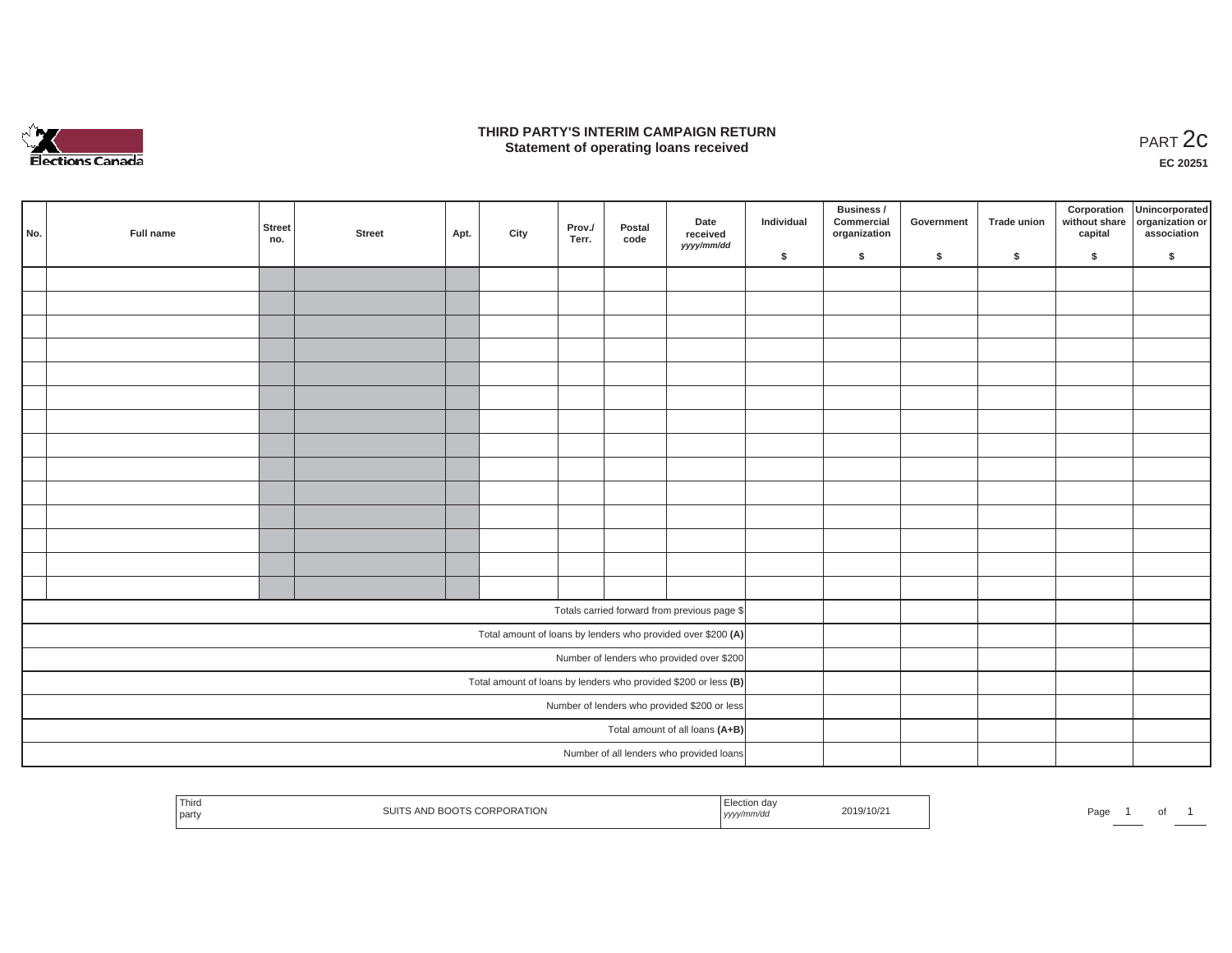

## **THIRD PARTY'S INTERIM CAMPAIGN RETURN SUMMARY STATE SUMMARY OF A SUMMARY OF A SUMMARY OF A SUMMARY OF A SUMMARY OF A SUMMARY OF A SUMMARY OF A SUMMA**<br> **Summary of inflows**

| No.          | Type of contributor / lender                    | Monetary<br>contributions<br>(Part 2a)<br>\$ | Non-monetary<br>contributions<br>(Part 2b)<br>\$ | Loans<br>(Part 2c)<br>\$ | <b>Total</b><br>\$ | Number of<br>contributors and<br>lenders |
|--------------|-------------------------------------------------|----------------------------------------------|--------------------------------------------------|--------------------------|--------------------|------------------------------------------|
| 1.           | Individuals                                     | 200.00                                       |                                                  |                          | 200.00             |                                          |
|              | 2. Businesses / Commercial organizations        | 17,600.00                                    |                                                  |                          | 17,600.00          | 3                                        |
|              | 3. Governments                                  |                                              |                                                  |                          |                    |                                          |
| 4.           | Trade unions                                    |                                              |                                                  |                          |                    |                                          |
| 5.           | Corporations without share capital              |                                              |                                                  |                          |                    |                                          |
|              | 6. Unincorporated organizations or associations |                                              |                                                  |                          |                    |                                          |
| 7.           | Total (items 1 to 6)                            | 17,800.00                                    |                                                  |                          | 17,800.00          |                                          |
| <b>Total</b> |                                                 |                                              |                                                  |                          |                    |                                          |
|              | 8. Amount of third party's resources used       |                                              |                                                  |                          |                    |                                          |
|              | 9. Grand total (items $7$ and $8$ )             | 17,800.00                                    |                                                  |                          |                    |                                          |

| Third<br>party | SUITS AND BOOTS CORPORATION | Election dav<br>yyyy/mm/dd | 2019/10/21 |
|----------------|-----------------------------|----------------------------|------------|
|----------------|-----------------------------|----------------------------|------------|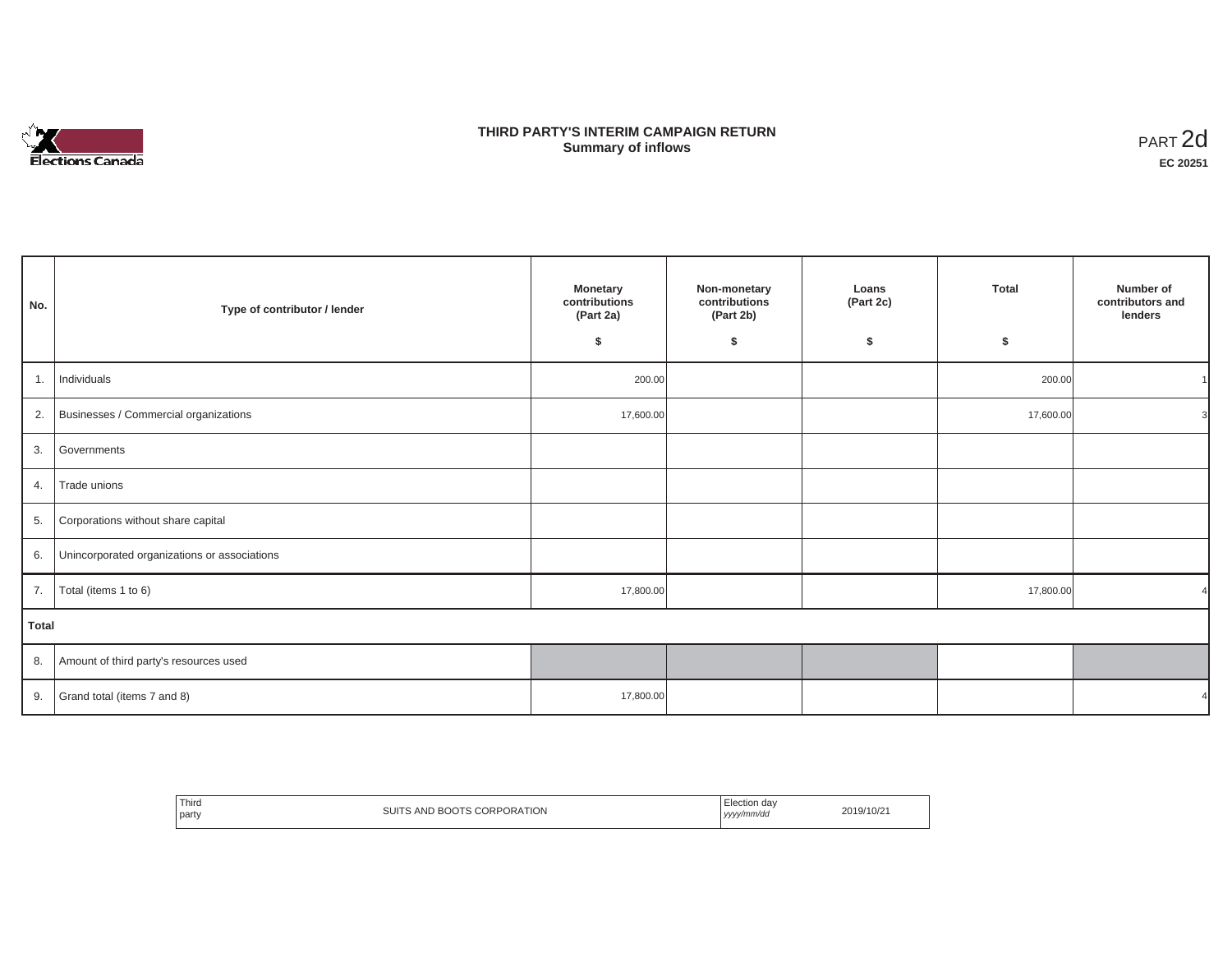

# **THIRD PARTY'S INTERIM CAMPAIGN RETURN Statement of expenses incurred for regulated activities that take place during the pre-election period**  *(Only applicable to a fixed-date general election)*

<code>PART $3$ a</code> **EC 20251**

For a list of expense types, expense categories and expense subcategories, refer to Annex II in the Instructions.

| No.            | Date<br>incurred<br>yyyy/mm/dd | <b>ED Code</b><br>(if applicable) | Supplier                               | <b>Expense type</b> | <b>Expense</b><br>category   | Expense<br>subcategory  | <b>Starting date</b><br>of activity,<br>advertisement<br>or survey<br>yyyy/mm/dd | <b>Ending date</b><br>of activity,<br>advertisement<br>or survey<br>yyyy/mm/dd | Place of activity or<br>advertisement        | <b>Expense amount</b><br>\$ |
|----------------|--------------------------------|-----------------------------------|----------------------------------------|---------------------|------------------------------|-------------------------|----------------------------------------------------------------------------------|--------------------------------------------------------------------------------|----------------------------------------------|-----------------------------|
|                | 2019/08/23                     |                                   | Canadians for Democracy and Prosperity | Partisan Activity   | Office                       | Website- development    |                                                                                  |                                                                                |                                              | 5,000.00                    |
| $\overline{2}$ | 2019/08/23                     |                                   | Canadian Western Block                 | Partisan Activity   | Other                        | <b>Transaction fees</b> |                                                                                  |                                                                                |                                              | 1.00                        |
| 3              | 2019/08/23                     |                                   | Stripe Inc.                            | Partisan Activity   | Other                        | <b>Transaction fees</b> |                                                                                  |                                                                                |                                              | 6.10                        |
| $\overline{4}$ | 2019/09/09                     |                                   | Stripe Inc.                            | Partisan Activity   | Other                        | <b>Transaction fees</b> |                                                                                  |                                                                                |                                              | 3.20                        |
| 5              | 2019/08/31                     |                                   | Canadian Western Bank                  | Partisan Activity   | Other                        | Bank fees               |                                                                                  |                                                                                |                                              | 2.00                        |
| 6              | 2019/09/09                     |                                   | Apogee Consulting Ltd.                 | Partisan Activity   | Salaries, Wages & Consulting | Consulting              |                                                                                  |                                                                                |                                              | 4,200.00                    |
|                |                                |                                   |                                        |                     |                              |                         |                                                                                  |                                                                                |                                              |                             |
|                |                                |                                   |                                        |                     |                              |                         |                                                                                  |                                                                                |                                              |                             |
|                |                                |                                   |                                        |                     |                              |                         |                                                                                  |                                                                                |                                              |                             |
|                |                                |                                   |                                        |                     |                              |                         |                                                                                  |                                                                                |                                              |                             |
|                |                                |                                   |                                        |                     |                              |                         |                                                                                  |                                                                                |                                              |                             |
|                |                                |                                   |                                        |                     |                              |                         |                                                                                  |                                                                                |                                              |                             |
|                |                                |                                   |                                        |                     |                              |                         |                                                                                  |                                                                                |                                              |                             |
|                |                                |                                   |                                        |                     |                              |                         |                                                                                  |                                                                                |                                              |                             |
|                |                                |                                   |                                        |                     |                              |                         |                                                                                  |                                                                                |                                              |                             |
|                |                                |                                   |                                        |                     |                              |                         |                                                                                  |                                                                                |                                              |                             |
|                |                                |                                   |                                        |                     |                              |                         |                                                                                  |                                                                                |                                              |                             |
|                |                                |                                   |                                        |                     |                              |                         |                                                                                  |                                                                                | Totals carried forward from previous page \$ |                             |
|                |                                |                                   |                                        |                     |                              |                         |                                                                                  |                                                                                | Total \$                                     | 9,212.30                    |

|  | Third<br>party | 'ATION | ソソソノ | $2019/10/\sim$ | ∍∼מ<br>-au |  |  |  |
|--|----------------|--------|------|----------------|------------|--|--|--|
|--|----------------|--------|------|----------------|------------|--|--|--|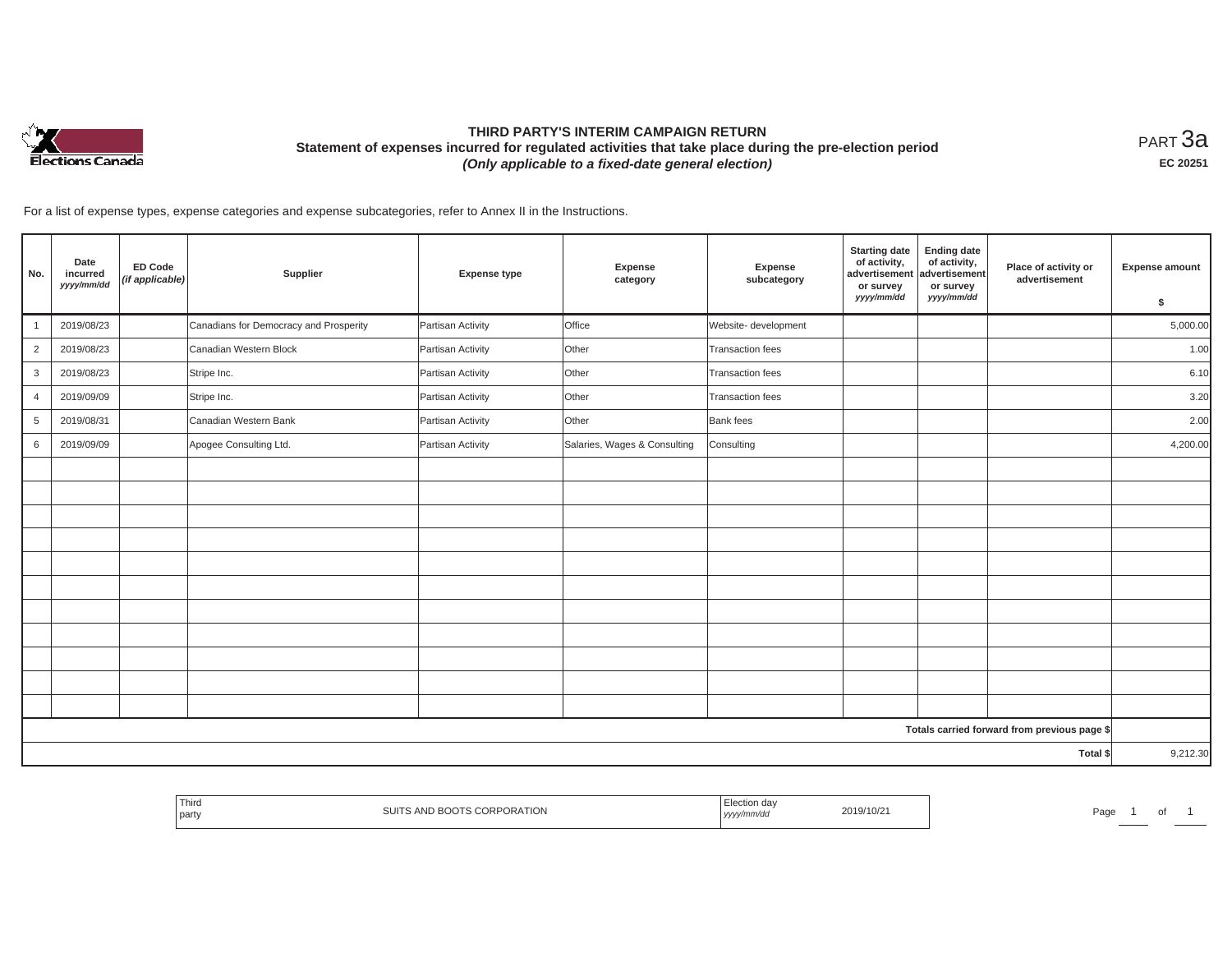

# **THIRD PARTY'S INTERIM CAMPAIGN RETURN Statement of expenses incurred for regulated activities that take place during the election period**<br>PART  $3b$

**EC 20251**

For a list of expense types, expense categories and expense subcategories, refer to Annex II in the Instructions.

| No. | Date<br>incurred<br>yyyy/mm/dd | ED Code<br>$(fi)$ applicable) | Supplier | <b>Expense type</b> | Expense<br>category | Expense<br>subcategory | <b>Starting date</b><br>of activity,<br>advertisement<br>or survey<br><i>yyyy/mm/dd</i> | Ending date<br>of activity,<br>advertisement<br>or survey<br>yyyy/mm/dd | Place of activity or<br>advertisement        | Expense amount<br>\$ |
|-----|--------------------------------|-------------------------------|----------|---------------------|---------------------|------------------------|-----------------------------------------------------------------------------------------|-------------------------------------------------------------------------|----------------------------------------------|----------------------|
|     |                                |                               |          |                     |                     |                        |                                                                                         |                                                                         |                                              |                      |
|     |                                |                               |          |                     |                     |                        |                                                                                         |                                                                         |                                              |                      |
|     |                                |                               |          |                     |                     |                        |                                                                                         |                                                                         |                                              |                      |
|     |                                |                               |          |                     |                     |                        |                                                                                         |                                                                         |                                              |                      |
|     |                                |                               |          |                     |                     |                        |                                                                                         |                                                                         |                                              |                      |
|     |                                |                               |          |                     |                     |                        |                                                                                         |                                                                         |                                              |                      |
|     |                                |                               |          |                     |                     |                        |                                                                                         |                                                                         |                                              |                      |
|     |                                |                               |          |                     |                     |                        |                                                                                         |                                                                         |                                              |                      |
|     |                                |                               |          |                     |                     |                        |                                                                                         |                                                                         |                                              |                      |
|     |                                |                               |          |                     |                     |                        |                                                                                         |                                                                         |                                              |                      |
|     |                                |                               |          |                     |                     |                        |                                                                                         |                                                                         |                                              |                      |
|     |                                |                               |          |                     |                     |                        |                                                                                         |                                                                         |                                              |                      |
|     |                                |                               |          |                     |                     |                        |                                                                                         |                                                                         |                                              |                      |
|     |                                |                               |          |                     |                     |                        |                                                                                         |                                                                         |                                              |                      |
|     |                                |                               |          |                     |                     |                        |                                                                                         |                                                                         |                                              |                      |
|     |                                |                               |          |                     |                     |                        |                                                                                         |                                                                         |                                              |                      |
|     |                                |                               |          |                     |                     |                        |                                                                                         |                                                                         |                                              |                      |
|     |                                |                               |          |                     |                     |                        |                                                                                         |                                                                         | Totals carried forward from previous page \$ |                      |
|     |                                |                               |          |                     |                     |                        |                                                                                         |                                                                         | Total \$                                     |                      |

| Third<br>  party<br>11111 | 9/10/2<br>,,,, | Pag<br>. . |
|---------------------------|----------------|------------|
|---------------------------|----------------|------------|